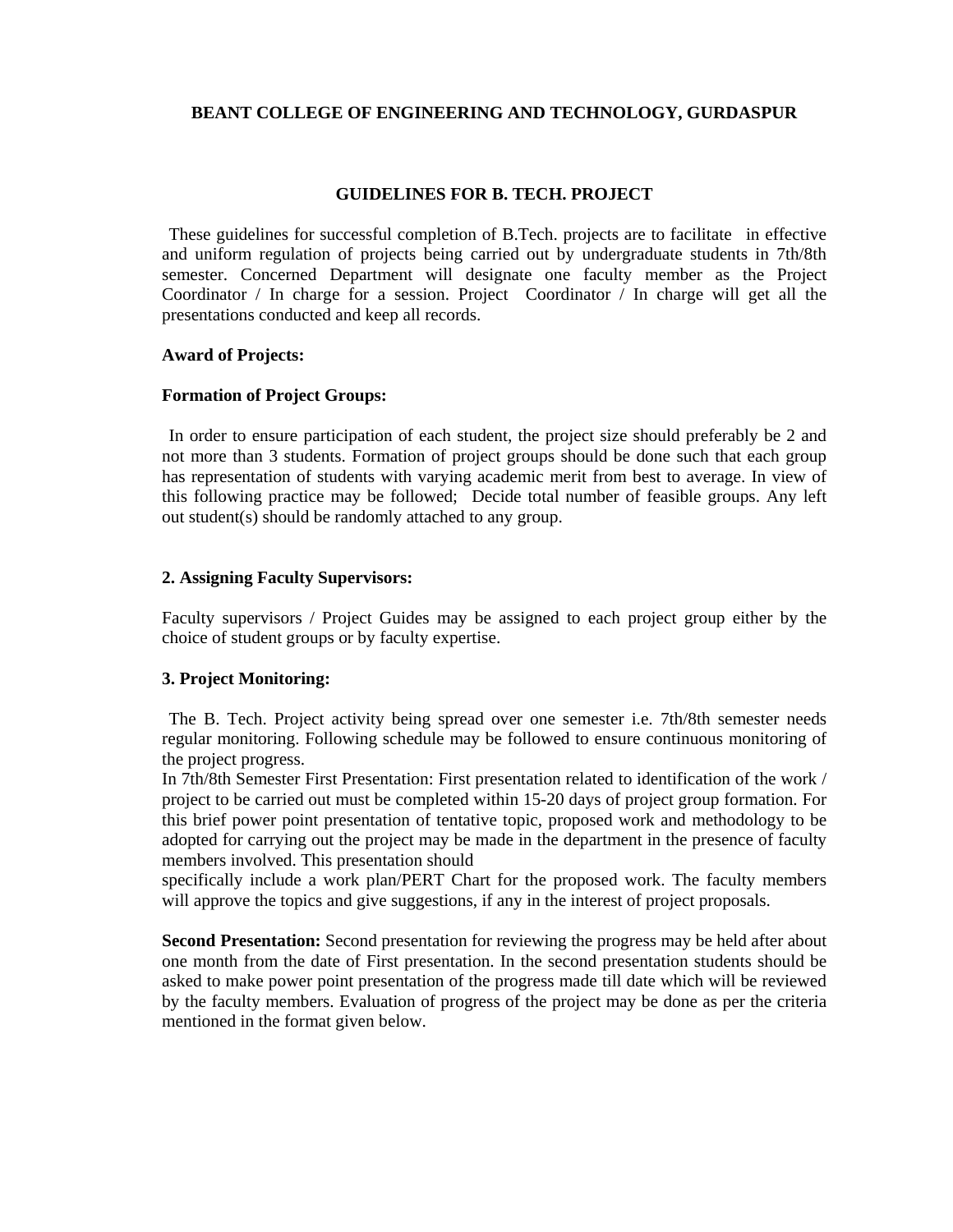| Group No. | Name of Project<br>students | Title | Work<br>Done<br>40 marks | Presentation<br>25 marks | Discussion<br>25 marks | Attendance<br>10 marks | Total<br>100<br>marks |
|-----------|-----------------------------|-------|--------------------------|--------------------------|------------------------|------------------------|-----------------------|
|           |                             |       |                          |                          |                        |                        |                       |

# **Third Presentation :**

Third presentation for reviewing the progress may be held after about one month from the date of Second presentation on the similar lines and evaluated accordingly.

# **Final Presentation at the end of 7th/8th Semester :**

Final presentation of 7th/8th semester for evaluation of part of the project work completed in 7th/8th semester may be held as per convenience of the department. In this presentation students should be asked to make power point presentation of the work completed during the whole semester. The evaluation for this presentation should be made by the Project Evaluation Committee (PEC) comprising of Head of Department, Project Coordinator/In charge and one faculty member of Department. Evaluation of work completed in 7th/8th semester should be done as per the criteria mentioned in the format given below.

| Group No. | Name of Project<br>students | Title | Work<br>Done<br>40 marks | Presentation<br>15 marks | Project<br>Report<br>20 marks | Viva Voce Total<br>25 marks | 100<br>marks |
|-----------|-----------------------------|-------|--------------------------|--------------------------|-------------------------------|-----------------------------|--------------|
|           |                             |       |                          |                          |                               |                             |              |

# **Award of Sessional (TA):**

Sessional marks of B. Tech. project may be awarded by giving weightage of 40% to continuous evaluation done during the respective semester and 60 % weightage to the evaluation by the Faculty Supervisor / Project Guide. The 40 % marks would be calculated on the basis of the performance in the continuous evaluation during the respective semester by taking average of all evaluations.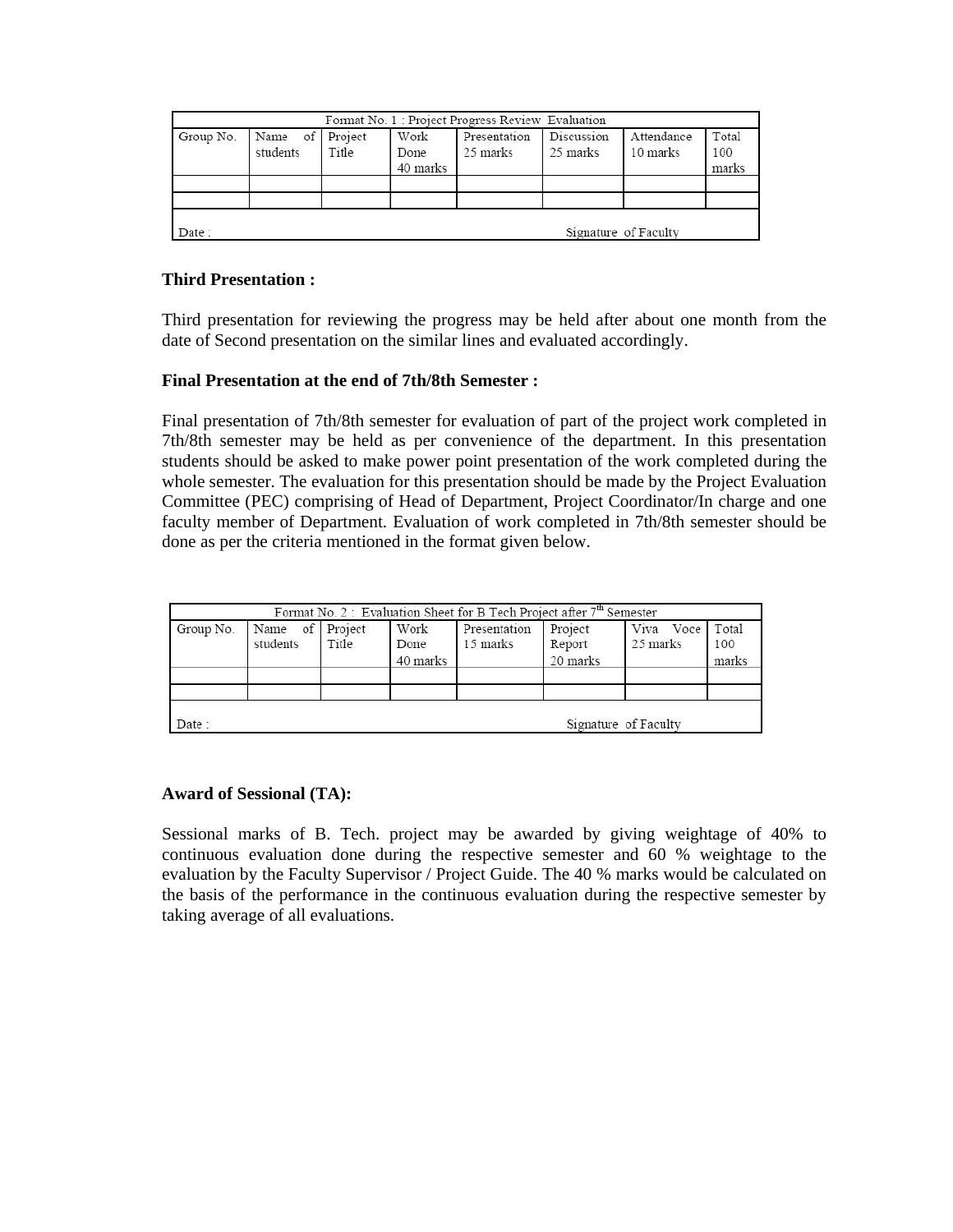**Guidelines for Project Report Preparation**

*FORMAT OF COVER PAGE (Hard Bound)* 

# **TITLE OF PROJECT REPORT (24pt)**

**BY** 

**NAMES OF STUDENT(14pt)** 

**( CLASS ROLL NO.)** 

**UNIV ROLL NO.** 



 **DEPARTMENT OF ……………………………………………. BEANT COLLEGE OF ENGINEERING AND TECHNOLOGY, GURDASPUR** 

**Month, Year**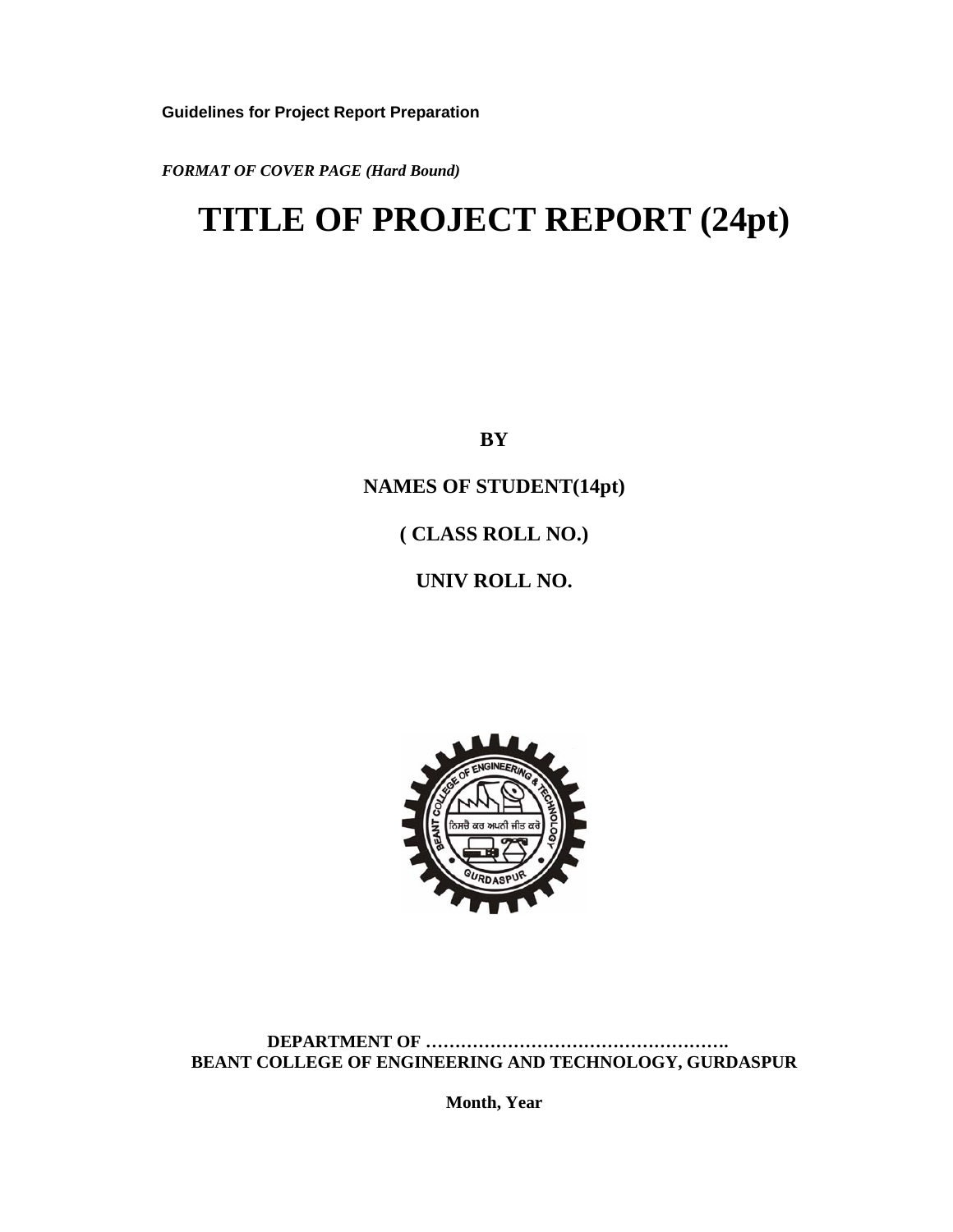*FORMAT FOR INSIDE COVER PAGE* 

# **A PROJECT REPORT ON**

# TITLE OF PROJECT (24pt)

SUBMITTED IN PARTIAL FULFILLMENT FOR AWARD OF DEGREE OF (12pt)

# **BACHELOR OF TECHNOLOGY(14pt)**

IN

....................................................(14pt)

BY NAME OF STUDENTS(14pt) *( UNIV ROLL NO.)* 

# UNDER THE GUIDANCE OF

NAME OF GUIDE



**DEPARTMENT OF …………………………………………………….. BEANT COLLEGE OF ENGINEERING AND TECHNOLOGY, GURDASPUR**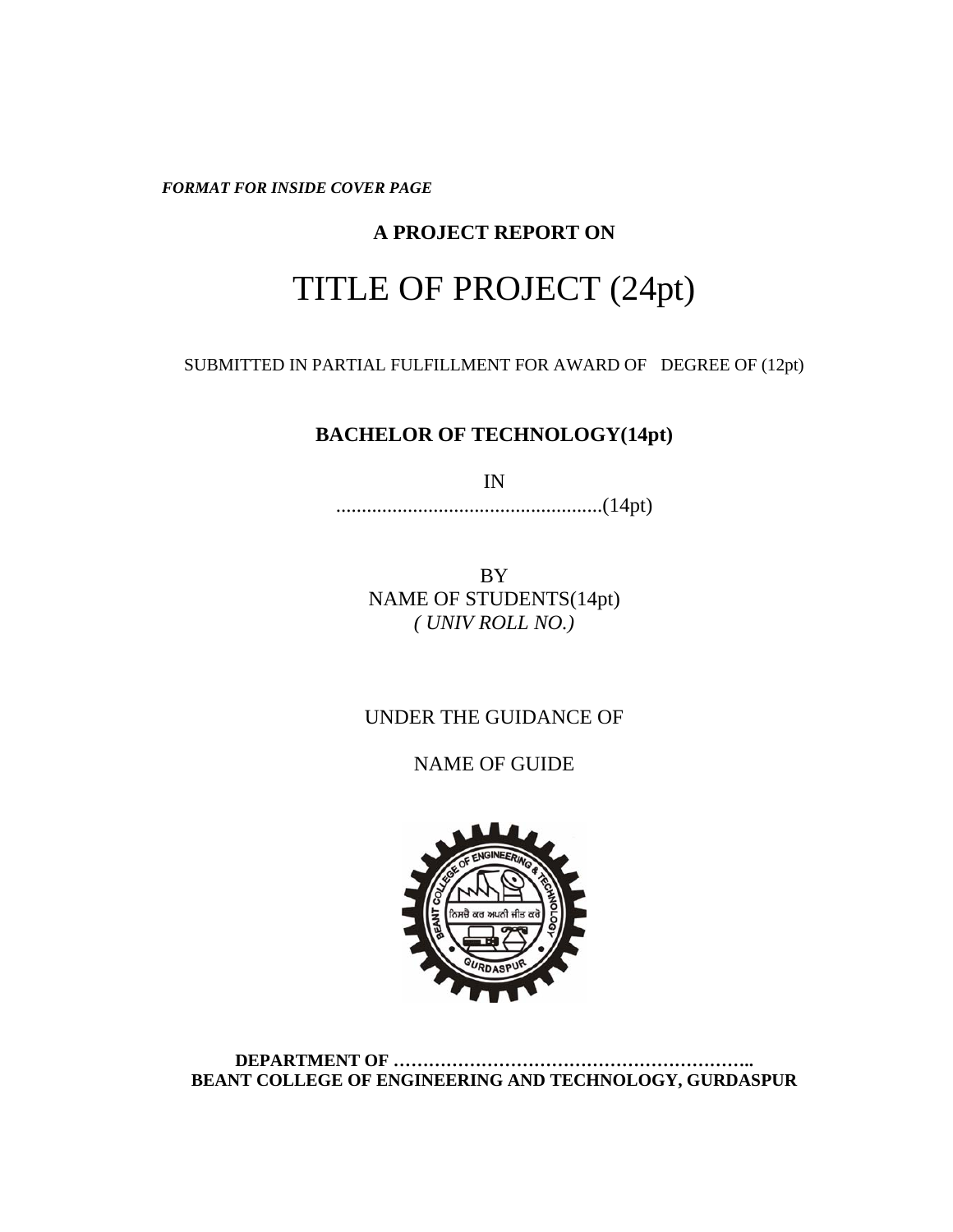## **Text :**

The text should be typed in **12 font size Times New Roman style** in **double spacing** on **one side of A4 size page (Executive Bond)** only. The **Captions for figures should be typed at the its bottom**  for example 4th figure in Chapter 3 should be captioned as Fig. 3.4 Title of Figure. The captions for tables should be typed at its top for example 7th/8th table in Chapter 3 should be captioned as Table. 3.7 Title of Table.

#### **Arrangement of Contents of Project Report**

The sequence in which the project report should be arranged and bound is as follows:

- 1. Cover Page & Title Page
- 2. Certificate
- 3. Abstract
- 4. Acknowledgement 5. Table of Contents 6. List of tables 7. List of Figures 8. List of Symbols, Abbreviations
- 9. Chapters I, II , ……..
- 10. Appendices
- 11. References

|                    |     | <b>TABLE of CONTENTS</b>                     |          |
|--------------------|-----|----------------------------------------------|----------|
| <b>CHAPTER NO.</b> |     | <b>TITLE</b>                                 | PAGE NO. |
|                    |     | <b>ABSTRACT</b>                              | iii      |
|                    |     | <b>LIST OF TABLES</b>                        | xvi      |
|                    |     | <b>LIST OF FIGURES</b>                       | viii     |
|                    |     | LIST OF SYMBOLS, ABBREVIATIONS               | xxviii   |
| 1.                 |     | <b>INTRODUCTION</b>                          |          |
|                    | 1.1 | <b>GENERAL</b>                               | 1        |
|                    |     | General                                      | 5        |
|                    | 1.2 |                                              |          |
|                    |     | 1.2.1 Beneficiation Ceramic Waste            | 12       |
|                    |     | 1.2.2 Test of Ceramic Waste Coarse Aggregate | 19       |

#### **Numbering of Chapters, Sections and Sub-sections:**

The numbering of Chapters, division and sub-divisions should be done using Arabic numerals only